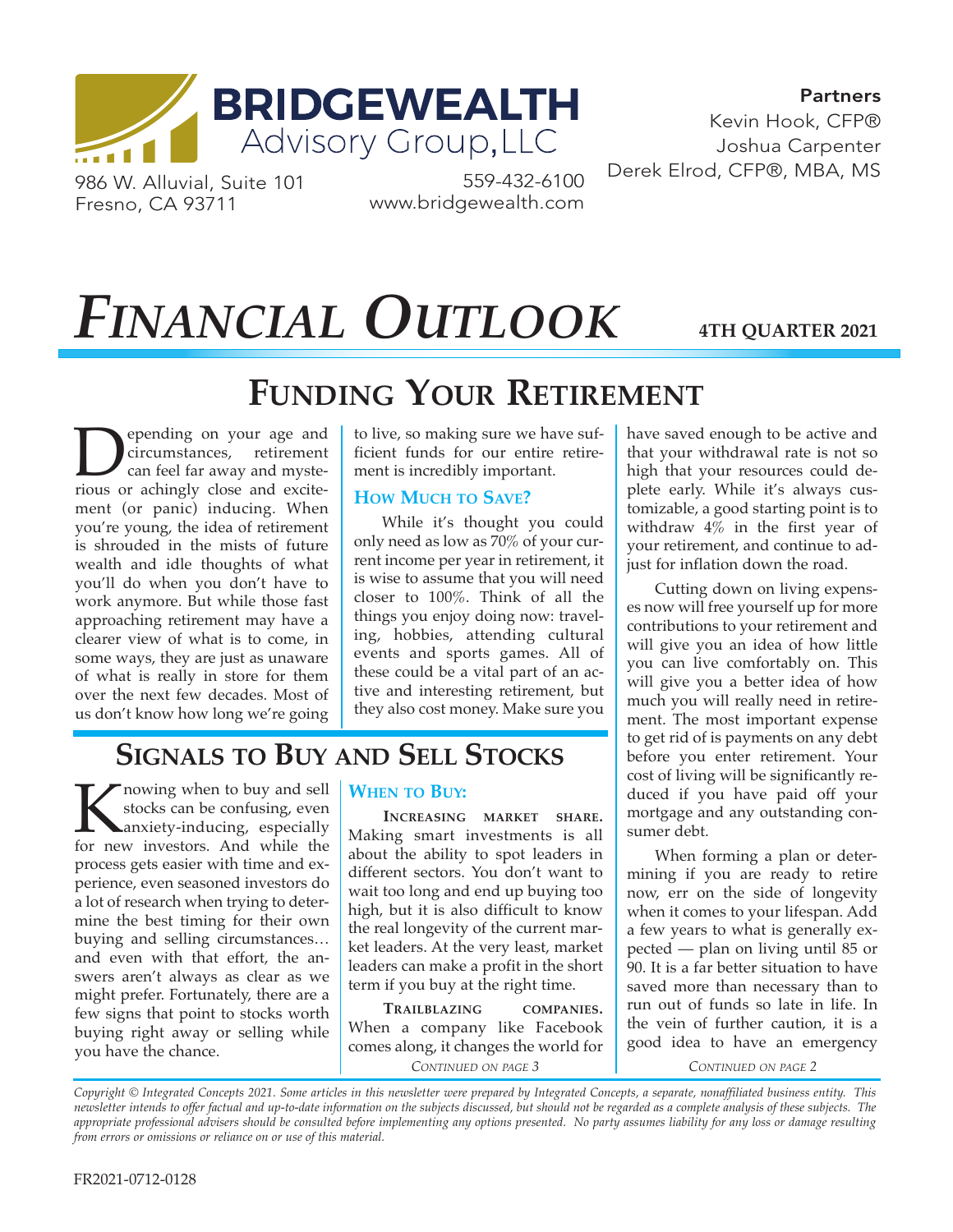**2**

### **FUNDING**

*CONTINUED FROM PAGE 1*

fund outside of your retirement plan. A general rule is to have at least six months of living expenses tucked away just in case.

#### **WHAT ABOUT HOUSING?**

In general, housing should take up about 25% of your gross pay or 35% of your take-home pay. If you own your own home and have paid off your mortgage, this shouldn't be a difficult guideline — but remember that with a house comes additional, and often expensive, repair and maintenance costs. If you plan on staying in your home throughout your retirement, make sure the big stuff is in good working order or replaced while you are still drawing income. This includes the roof, the foundation, siding, HVAC, sewer lines, and septic system, as well as an emergency fund in case of fire or water damage.

Your house will also need to be adapted for your needs as you age. You may need to consider selling a home that requires a lot of upkeep and downsizing to something more manageable. No one wants to face the reality of physical deterioration, but most people face mobility issues as they age and a one-story home is safer and easier to navigate.

#### **CONTINUING INCOME OPTIONS**

It may be tempting, but resist the urge to take early retirement. It is difficult enough to save enough money to live on in retirement if you are only retired for 20-25 years. Imagine if you retire at 55 years old and live for another 35 years. You will need enough funds to support yourself in retirement for longer than you were in the workforce. Every extra year you work is a year you don't have to support yourself using your retirement savings.

Once you've retired, it can be helpful for your savings and your wellbeing to work a casual, light job.

## **HOW TO BE FINANCIALLY RESPONSIBLE**

**BEING FINANCIST SHOW THE ISSUE OF STATE IS STATE** all about living within your means and spending less than what you make. To determine if you are financially responsible, take a serious look at your finances and your spending habits. The following can help you with establishing financial responsibility.

**BUDGET** — Financial responsibility starts with a budget. Understand where your money is going and determine how much you need to cover necessities. Your budget should also include how much money you need to pay down debt, as well as how much will go toward savings.

**CREDIT CARDS** — Probably the biggest culprit of not being financially responsible is credit cards. Many people use them for convenience and to rack up rewards, but if you can't pay your balance off each month, you could be headed for debt overload, which will ultimately hurt your credit. Credit cards should not be used to make ends meet, but rather for convenience. If you have credit card balances, you should rethink your spending habits and make paying off those balances a priority.

**OTHER DEBT** —For most people, borrowing is necessary to purchase a home and a car, but there are ways to do it in a financially responsible manner. It comes down to knowing the difference between wants and needs. You don't need to live in a mansion or drive the best luxury car if your budget doesn't support it. Think about how much you are going to pay in interest when purchasing a home or car to help guide you in making the best choices.

**SAVING** — If you are spending your entire paycheck and not saving, you need to take a serious look at your finances, because long-term saving needs to be high on your list of financial priorities. The best way to start saving is to have it automatically withdrawn from your paycheck and deposited into a savings or retirement account.

**EMERGENCIES** — Financially responsible people are always prepared for the unexpected. You should save approximately three to six months of income to cover emergencies, such as a job loss or medical bills.  $\bigcirc$  OOO

Many retirees find themselves missing the comradery of the workplace and the continued income will allow for more spending money, vacations, and greater security in your savings.

Last but not least, consider longevity insurance. This is a type of deferred annuity that will continue to provide income well into your twilight years. People usually purchase it at around 65 years old, and the payout begins at 80 years.

Please call if you'd like to discuss this in more detail.  $OOO$ 

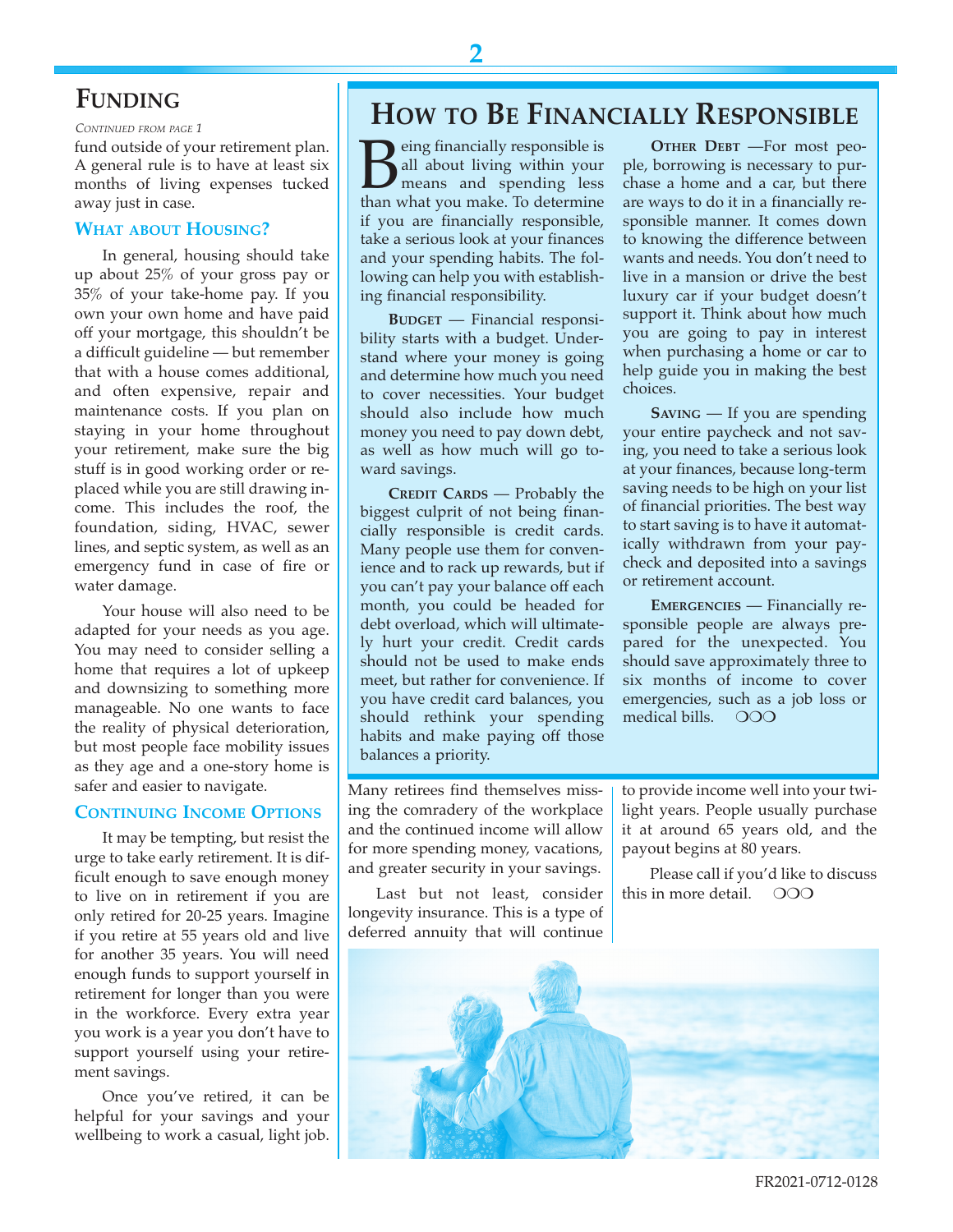### **SIGNALS TO BUY**

*CONTINUED FROM PAGE 1*

its customers…and definitely for its investors. Investors who can spot groundbreaking technology and manage to get in on the ground floor can experience a huge payoff, but also take a big risk on the company's staying power.

**PAST EARNINGS AND TRACK RECORD.** As an investor, it can be very exciting to try to look for the winning companies of the future. But even though it may not come with the same thrill, investing in companies with a proven record of stability can help stabilize your portfolio's returns. It's crucial to do your research on any company before you invest, but some signals are clearer than others. For example, if the company keeps churning through CEOs, you might want to stay away, but longterm, stable leadership could indicate a safe and good investment.

#### **WHEN TO SELL:**

**DELAYED EARNINGS REPORT.** When a company is publicly traded, it is required to submit earnings reports on time. If a company delays their filings or earnings reports, it is considered a red flag and investors may respond with panic. Even if you are willing to stick with the stock, be aware that others may not and there could be a pull-back.

**FIERCE COMPETITION.** Competition on its own drives innovation and goes in hand with a healthy market. But if you own stock in a company that has yet to deal with real competition and now faces it, you will need to watch its progress carefully. A competing company could cause a shift in the market that devalues your stock, and you might want to consider selling.

**WEAK ECONOMIC FORECASTS.** All industries and sectors are subject to economic forecasts in some way. Even sectors that typically perform well, even for multiple years, can be negatively affected by economic pressure. When an investor has had

# **ARE ALL TRIPLE-A BONDS ALIKE?**

**T** nlike stock investors, those<br>who invest in bonds usual-<br>risky an investment might be. It's who invest in bonds usually have a way to gauge how the rating assigned to the bond by a credit rating agency, with triple-A being the agency's best rating.

However, not every triple-A rating means precisely the same thing. In fact, two bonds with that same rating can present different possibilities regarding timely repayment of principal. Here's why:

**1. THE RATINGS ARE RELATIVE TO THE SECTOR.** A fundamental fact bond investors must remember is that the three major bond sectors each present different levels of risk, completely apart from the ratings each bond carries. In general, from the safest to the riskiest, the bond sectors are Treasuries, municipals, and corporates. Ratings agencies like Moody's and Standard & Poor's, two of the largest companies in the bond rating business, use the same scale for every bond sector. Each sector has a list of triple-A rated bonds, but that doesn't mean a triple-A rated Treasury poses the same level of risk as a triple-A muni or corporate does. The same goes for each rating and category.

**2. RATINGS ARE OPINIONS.** Financial ratings are opinions and, as such, are as much art as science. Ratings are based on a careful review of the numbers, and each rating agency has its own general guidelines for which numbers go with which rating. Opinions can vary not only between credit agencies, but even between different analysts within the same agency. And after all, no one is perfect when it comes to predicting the future, and

positive experiences in a specific sector, it can be hard for them to move on, even when the economic forecast spells bad news for stockholders. Therefore, it's a good idea to keep from getting too attached to your

that's what ratings are supposed to do.

**3. THE ISSUERS PAY FOR RATINGS.** The rating agencies make their money from the fees they charge bond issuers. Ostensibly, the agencies are able to command the respect of the marketplace by remaining objective, despite the potential for this arrangement to affect their judgment. Nevertheless, the outcry over toxic mortgage-backed securities, many of which were rated triple-A, has cast a shadow of doubt over just how objective the rating agencies may or may not always be.

**4. THINGS CHANGE.** In all fairness to the rating agencies, our global economic and financial systems are incredibly fast-changing. Knowing that, the agencies try to keep up, and often come out with new ratings as issuers' circumstances change, either for the worse or the better. Credit downgrades and upgrades are quite common, but with tens of thousands of bond issuers, the agencies can't keep up with changes in every issuer's circumstances.

**5. BOND INSURANCE CAN MASK PROBLEMS.** It's not uncommon for issuers of municipal bonds to secure bond insurance. In that case, the bonds assume the credit rating of the bond insurance company, regardless of the state of the issuer's finances. If times got tough for state and city governments and a large number of them were to get financially weaker, it may be beyond the wherewithal of the municipal bond insurance industry to make every bond investor whole, in spite of its high rating.  $\degree$  OOO

comfort zone and diversify by buying and selling in multiple sectors.

Please call if you'd like to discuss this topic in more detail.  $\circ$ OO